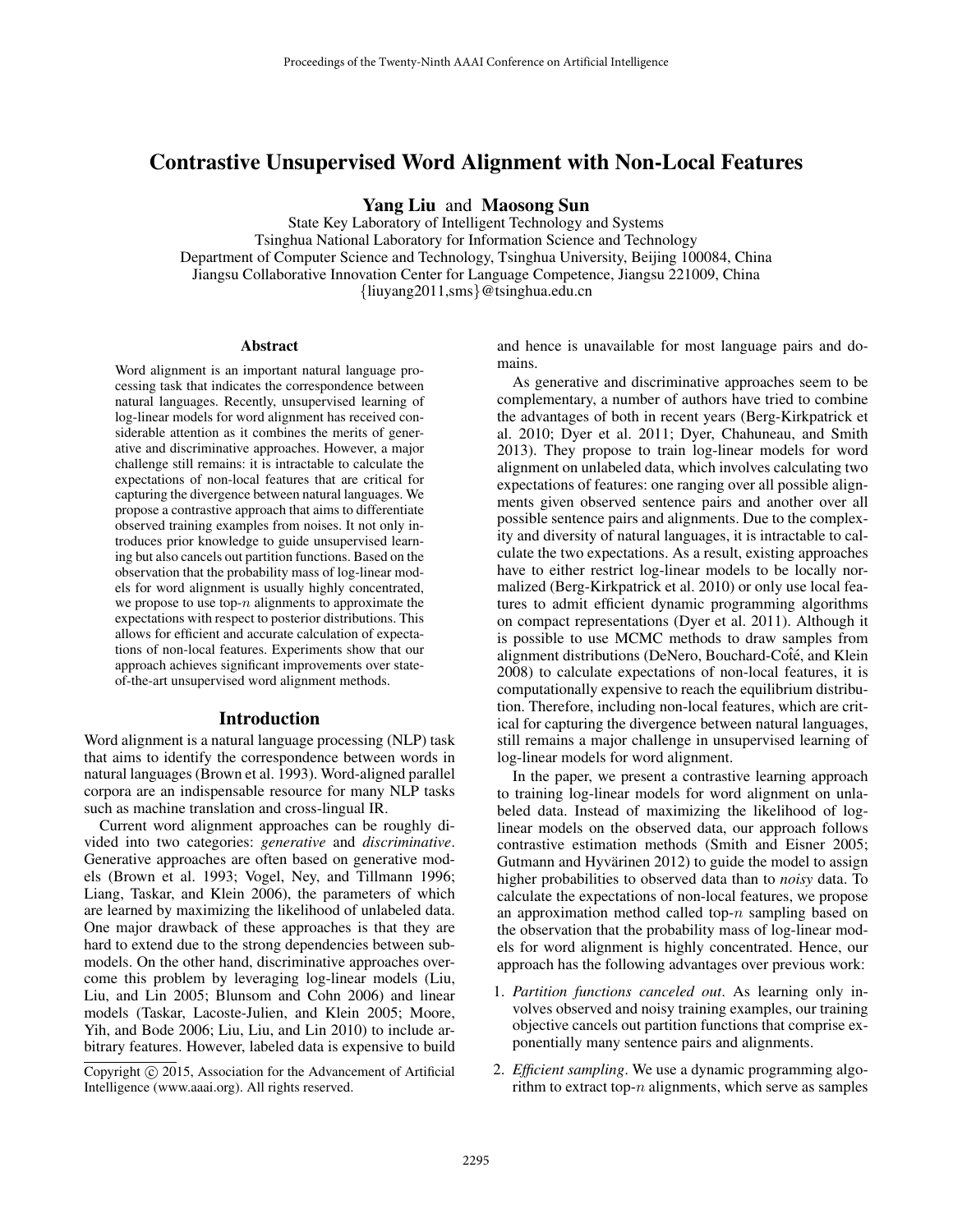

Figure 1: (a) An observed (romanized) Chinese sentence, an English sentence, and the word alignment between them; (b) a noisy training example derived from (a) by randomly permutating and substituting words. As the training data only consists of sentence pairs, word alignment serves as a latent variable in the log-linear model. In our approach, the latent-variable log-linear model is expected to assign higher probabilities to observed training examples than to noisy examples.

to compute the approximate expectations.

3. *Arbitrary features*. The expectations of both local and non-local features can be calculated using top-n approximation accurately and efficiently.

Experiments on multilingual datasets show that our approach achieves significant improvements over state-of-theart unsupervised alignment systems.

## Latent-Variable Log-Linear Models for Unsupervised Word Alignment

Figure 1(a) shows a (romanized) Chinese sentence, an English sentence, and the word alignment between them. The links indicate the correspondence between Chinese and English words. Word alignment is a challenging task because both the lexical choices and word orders in two languages are significantly different. For example, while the English word "at" corresponds to a discontinuous Chinese phrase "*zai* ... *shang*", the English function word "the" has no counterparts in Chinese. In addition, a verb phrase (e.g., "made a speech") is usually followed by a prepositional phrase (e.g., "at the meeting") in English but the order is reversed in Chinese. Therefore, it is important to design features to capture various characteristics of word alignment.

To allow for unsupervised word alignment with arbitrary features, latent-variable log-linear models have been studied in recent years (Berg-Kirkpatrick et al. 2010; Dyer et al. 2011; Dyer, Chahuneau, and Smith 2013). Let x be a pair of source and target sentences and y be the word alignment. A latent-variable log-linear model parametrized by a realvalued vector  $\boldsymbol{\theta} \in \mathbb{R}^{K \times 1}$  is given by

$$
P(\mathbf{x}; \boldsymbol{\theta}) = \sum_{\mathbf{y} \in \mathcal{Y}(\mathbf{x})} P(\mathbf{x}, \mathbf{y}; \boldsymbol{\theta})
$$
(1)

$$
= \frac{\sum_{\mathbf{y}\in\mathcal{Y}(\mathbf{x})} \exp(\boldsymbol{\theta}\cdot\boldsymbol{\phi}(\mathbf{x}, \mathbf{y}))}{Z(\boldsymbol{\theta})}
$$
 (2)

where  $\phi(\cdot) \in \mathbb{R}^{K \times 1}$  is a feature vector and  $Z(\theta)$  is a partition function for normalization:

$$
Z(\boldsymbol{\theta}) = \sum_{\mathbf{x} \in \mathcal{X}} \sum_{\mathbf{y} \in \mathcal{Y}(\mathbf{x})} \exp(\boldsymbol{\theta} \cdot \boldsymbol{\phi}(\mathbf{x}, \mathbf{y}))
$$
(3)

We use  $X$  to denote all possible pairs of source and target strings and  $\mathcal{Y}(x)$  to denote the set of all possible alignments

for a sentence pair x. Let  $l$  and  $m$  be the lengths of the source and target sentences in x, respectively. Then, the number of possible alignments for **x** is  $|\mathcal{Y}(\mathbf{x})| = 2^{l \times m}$ . In this work, we use 5 *local* features (translation probability product, relative position absolute difference, link count, monotone and swapping neighbor counts) and 11 *non-local* features (cross count, source and target linked word counts, source and target sibling distances, source and target maximal fertilities, multiple link types) that prove to be effective in modeling regularities in word alignment (Taskar, Lacoste-Julien, and Klein 2005; Moore, Yih, and Bode 2006; Liu, Liu, and Lin 2010).

Given a set of training examples  $\{x^{(i)}\}_{i=1}^I$ , the standard training objective is to find the parameter that maximizes the log-likelihood of the training set:

$$
\theta^* = \arg \max_{\theta} \left\{ L(\theta) \right\} \tag{4}
$$

$$
= \arg \max_{\boldsymbol{\theta}} \left\{ \log \prod_{i=1}^{I} P(\mathbf{x}^{(i)}; \boldsymbol{\theta}) \right\} \tag{5}
$$

$$
= \arg \max_{\boldsymbol{\theta}} \left\{ \sum_{i=1}^{I} \log \sum_{\mathbf{y} \in \mathcal{Y}(\mathbf{x}^{(i)})} \exp(\boldsymbol{\theta} \cdot \boldsymbol{\phi}(\mathbf{x}^{(i)}, \mathbf{y})) - \log Z(\boldsymbol{\theta}) \right\}
$$
(6)

Standard numerical optimization methods such as L-BFGS and Stochastic Gradient Descent (SGD) require to calculate the partial derivative of the log-likelihood  $L(\theta)$ with respect to the k-th feature weight  $\theta_k$ 

$$
\frac{\partial L(\boldsymbol{\theta})}{\partial \theta_k} = \sum_{i=1}^I \sum_{\mathbf{y} \in \mathcal{Y}(\mathbf{x}^{(i)})} P(\mathbf{y}|\mathbf{x}^{(i)}; \boldsymbol{\theta}) \phi_k(\mathbf{x}^{(i)}, \mathbf{y}) - \sum_{\mathbf{x} \in \mathcal{X}} \sum_{\mathbf{y} \in \mathcal{Y}(\mathbf{x})} P(\mathbf{x}, \mathbf{y}; \boldsymbol{\theta}) \phi_k(\mathbf{x}, \mathbf{y})
$$
(7)

$$
= \sum_{i=1}^{I} \mathbb{E}_{\mathbf{y}|\mathbf{x}^{(i)};\boldsymbol{\theta}}[\phi_k(\mathbf{x}^{(i)}, \mathbf{y})] - \mathbb{E}_{\mathbf{x},\mathbf{y};\boldsymbol{\theta}}[\phi_k(\mathbf{x}, \mathbf{y})] \tag{8}
$$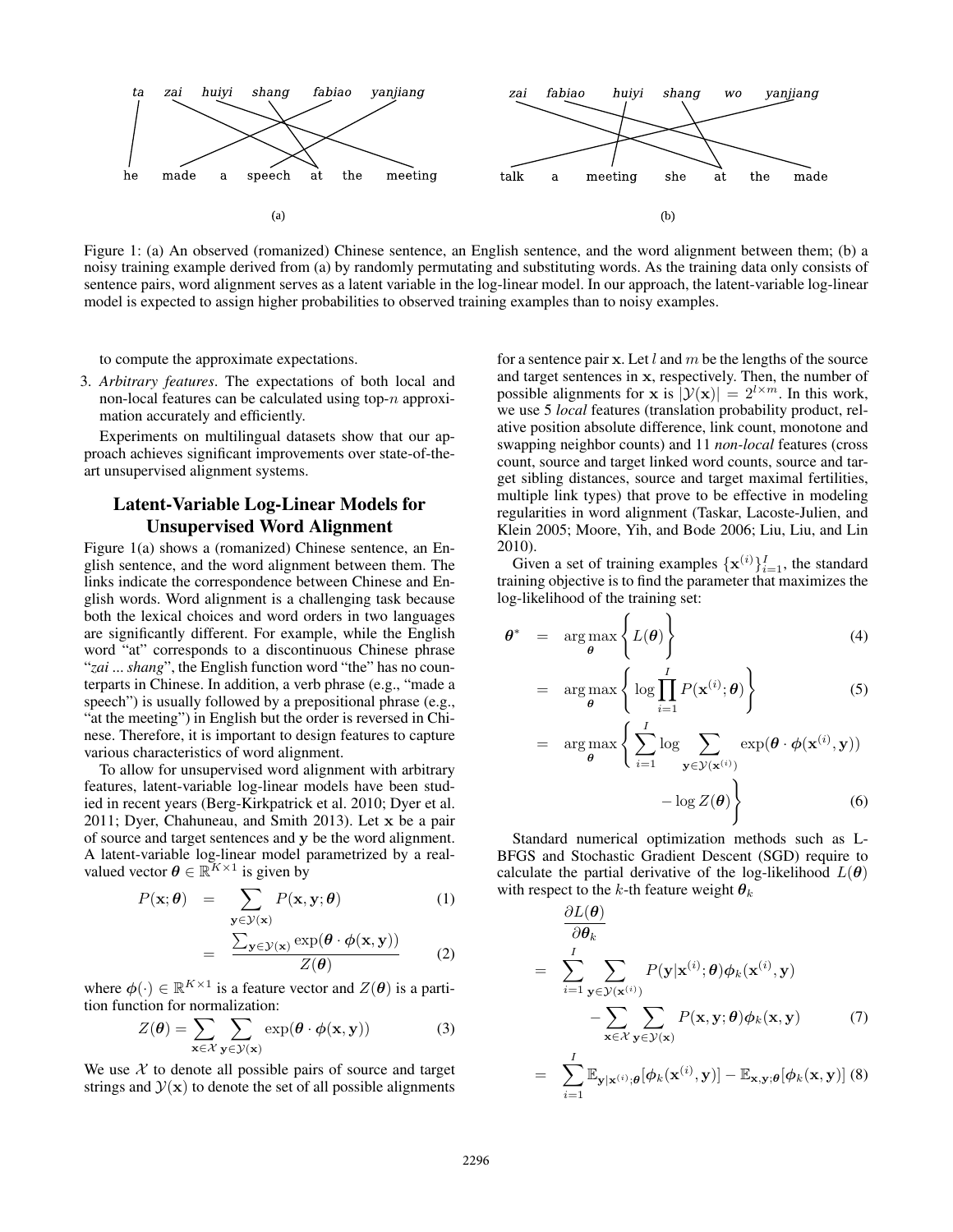As there are exponentially many sentences and alignments, the two expectations in Eq. (8) are intractable to calculate for non-local features that are critical for measuring the fertility and non-monotonicity of alignment (Liu, Liu, and Lin 2010). Consequently, existing approaches have to use only local features to allow dynamic programming algorithms to calculate expectations efficiently on lattices (Dyer et al. 2011). Therefore, how to calculate the expectations of non-local features accurately and efficiently remains a major challenge for unsupervised word alignment.

### Contrastive Learning with Top- $n$  Sampling

Instead of maximizing the log-likelihood of the observed training data, we propose a contrastive approach to unsupervised learning of log-linear models. For example, given an observed training example as shown in Figure 1(a), it is possible to generate a *noisy* example as shown in Figure 1(b) by randomly shuffling and substituting words on both sides. Intuitively, we expect that the probability of the observed example is higher than that of the noisy example. This is called *contrastive learning*, which has been advocated by a number of authors (see Related Work).

More formally, let  $\tilde{x}$  be a noisy training example derived from an observed example x. Our training data is composed of pairs of observed and noisy examples:  $D =$  $\{\langle \mathbf{x}^{(i)}, \tilde{\mathbf{x}}^{(i)} \rangle\}_{i=1}^I$ . The training objective is to maximize the difference of probabilities between observed and noisy training examples:

$$
\boldsymbol{\theta}^*
$$

$$
= \arg \max_{\boldsymbol{\theta}} \left\{ J(\boldsymbol{\theta}) \right\} \tag{9}
$$

$$
= \arg \max_{\theta} \left\{ \log \prod_{i=1}^{I} \frac{P(\mathbf{x}^{(i)})}{P(\tilde{\mathbf{x}}^{(i)})} \right\}
$$
(10)  

$$
= \arg \max_{\theta} \left\{ \sum_{i=1}^{I} \log \sum_{i=1}^{I} \exp(\theta \cdot \phi(\mathbf{x}^{(i)}, \mathbf{y})) \right\}
$$

$$
= \arg \max_{\theta} \left\{ \sum_{i=1}^{\infty} \log \sum_{\mathbf{y} \in \mathcal{Y}(\mathbf{x}^{(i)})} \exp(\theta \cdot \phi(\mathbf{x}^{(i)}, \mathbf{y})) - \log \sum_{\mathbf{y} \in \mathcal{Y}(\tilde{\mathbf{x}}^{(i)})} \exp(\theta \cdot \phi(\tilde{\mathbf{x}}^{(i)}, \mathbf{y})) \right\}
$$
(11)

Accordingly, the partial derivative of  $J(\theta)$  with respect to the k-th feature weight  $\theta_k$  is given by

$$
\frac{\partial J(\boldsymbol{\theta})}{\partial \theta_k} = \sum_{i=1}^I \sum_{\mathbf{y} \in \mathcal{Y}(\mathbf{x}^{(i)})} P(\mathbf{y}|\mathbf{x}^{(i)};\boldsymbol{\theta}) \phi_k(\mathbf{x}^{(i)}, \mathbf{y}) - \sum_{\mathbf{y} \in \mathcal{Y}(\tilde{\mathbf{x}}^{(i)})} P(\mathbf{y}|\tilde{\mathbf{x}}^{(i)};\boldsymbol{\theta}) \phi_k(\tilde{\mathbf{x}}^{(i)}, \mathbf{y}) \qquad (12)
$$

$$
= \sum_{i=1}^{\infty} \mathbb{E}_{\mathbf{y}|\mathbf{x}^{(i)};\boldsymbol{\theta}}[\phi_k(\mathbf{x}^{(i)}, \mathbf{y})] - \mathbb{E}_{\mathbf{y}|\tilde{\mathbf{x}}^{(i)};\boldsymbol{\theta}}[\phi_k(\tilde{\mathbf{x}}^{(i)}, \mathbf{y})]
$$
(13)



Figure 2: Distributions of log-linear models for alignment on short sentences ( $\leq$  4 words).

The key difference is that our approach cancels out the partition function  $Z(\theta)$ , which poses the major computational challenge in unsupervised learning of loglinear models. However, it is still intractable to calculate the expectation with respect to the posterior distribution  $\mathbb{E}_{\mathbf{y}|\mathbf{x};\boldsymbol{\theta}}[\phi(\mathbf{x}, \mathbf{y})]$  for non-local features due to the exponential search space (i.e.,  $|\mathcal{Y}(\mathbf{x})| = 2^{l \times m}$ ). One possible solution is to use Gibbs sampling to draw samples from the posterior distribution  $P(y|x; \theta)$  (DeNero, Bouchard-Coté, and Klein 2008). But the Gibbs sampler usually runs for a long time to converge to the equilibrium distribution.

Fortunately, by definition, only alignments with highest probabilities play a central role in calculating expectations. If the probability mass of the log-linear model for word alignment is concentrated on a small number of alignments, it will be efficient and accurate to only use most likely alignments to approximate the expectation.

Figure 2 plots the distributions of log-linear models parametrized by 1,000 random feature weight vectors. We used all the 16 features. The true distributions were calculated by enumerating all possible alignments for short Chinese and English sentences ( $\leq$  4 words). We find that top-5 alignments usually account for over 99% of the probability mass.

More importantly, we also tried various sentence lengths, language pairs, and feature groups and found this concentration property to hold consistently. One possible reason is that the exponential function enlarges the differences between variables dramatically (i.e.,  $a > b \Rightarrow \exp(a) \gg \exp(b)$ ).

Therefore, we propose to approximate the expectation using most likely alignments: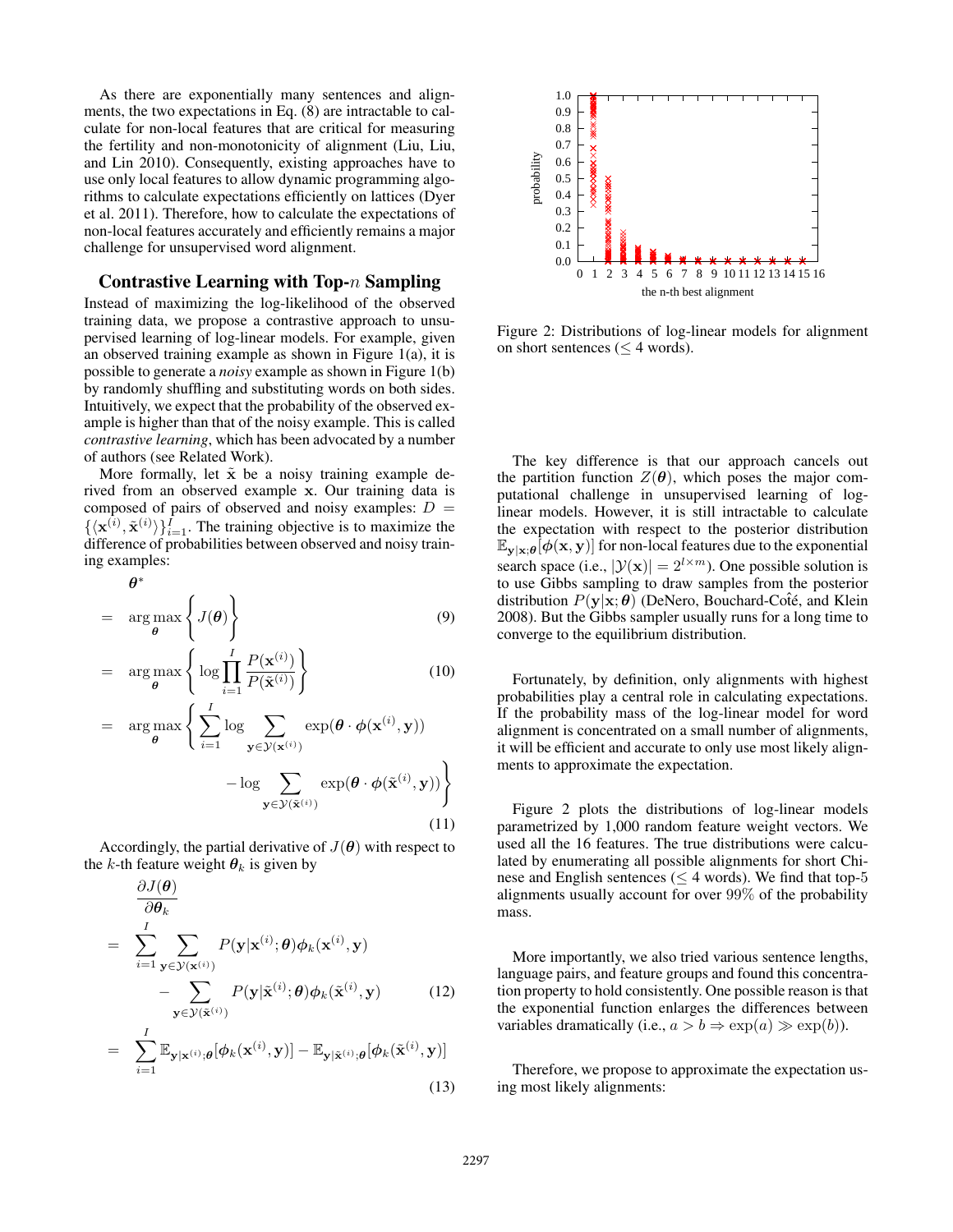

Figure 3: Average approximation errors of top- $n$  sampling on short sentences ( $\leq$  4 words). The true expectations of local and non-local features are exactly calculated by full enumeration.

=

$$
\mathbb{E}_{\mathbf{y}|\mathbf{x};\boldsymbol{\theta}}[\phi_k(\mathbf{x}, \mathbf{y})]
$$
  
= 
$$
\sum_{\mathbf{y} \in \mathcal{Y}(\mathbf{x})} P(\mathbf{y}|\mathbf{x}; \boldsymbol{\theta}) \phi_k(\mathbf{x}, \mathbf{y})
$$
(14)

$$
= \frac{\sum_{\mathbf{y} \in \mathcal{Y}(\mathbf{x})} \exp(\boldsymbol{\theta} \cdot \boldsymbol{\phi}(\mathbf{x}, \mathbf{y})) \boldsymbol{\phi}_k(\mathbf{x}, \mathbf{y})}{\sum_{\mathbf{y}' \in \mathcal{Y}(\mathbf{x})} \exp(\boldsymbol{\theta} \cdot \boldsymbol{\phi}(\mathbf{x}, \mathbf{y}'))}
$$
(15)

$$
\approx \frac{\sum_{\mathbf{y} \in \mathcal{N}(\mathbf{x};\boldsymbol{\theta})} \exp(\boldsymbol{\theta} \cdot \boldsymbol{\phi}(\mathbf{x}, \mathbf{y})) \boldsymbol{\phi}_k(\mathbf{x}, \mathbf{y})}{\sum_{\mathbf{y}' \in \mathcal{N}(\mathbf{x};\boldsymbol{\theta})} \exp(\boldsymbol{\theta} \cdot \boldsymbol{\phi}(\mathbf{x}, \mathbf{y}'))}
$$
(16)

where  $\mathcal{N}(\mathbf{x}; \theta) \subseteq \mathcal{Y}(\mathbf{x})$  contains the most likely alignments depending on  $\theta$ :

$$
\forall \mathbf{y}_1 \in \mathcal{N}(\mathbf{x}; \boldsymbol{\theta}), \forall \mathbf{y}_2 \in \mathcal{Y}(\mathbf{x}) \setminus \mathcal{N}(\mathbf{x}; \boldsymbol{\theta}) : \boldsymbol{\theta} \cdot \boldsymbol{\phi}(\mathbf{x}, \mathbf{y}_1) > \boldsymbol{\theta} \cdot \boldsymbol{\phi}(\mathbf{x}, \mathbf{y}_2)
$$
\n(17)

Let the cardinality of  $\mathcal{N}(\mathbf{x}; \boldsymbol{\theta})$  be *n*. We refer to Eq. (16) as top-n sampling because the approximate posterior distribution is normalized over top- $n$  alignments:

$$
P_{\mathcal{N}}(\mathbf{y}|\mathbf{x};\boldsymbol{\theta}) = \frac{\exp(\boldsymbol{\theta} \cdot \boldsymbol{\phi}(\mathbf{x}, \mathbf{y}))}{\sum_{\mathbf{y}' \in \mathcal{N}(\mathbf{x})} \exp(\boldsymbol{\theta} \cdot \boldsymbol{\phi}(\mathbf{x}, \mathbf{y}'))}
$$
(18)

In this paper, we use the beam search algorithm proposed by Liu, Liu, and Lin  $(2010)$  to retrieve top-n alignments from the full search space. Starting with an empty alignment, the algorithm keeps adding links until the alignment score will not increase. During the process, local and nonlocal feature values can be calculated in an incremental way efficiently. The algorithm generally runs in  $O(bl^2m^2)$  time, where  $b$  is the beam size. As it is intractable to calculate the objective function in Eq. (11), we use the stochastic gradient descent algorithm (SGD) for parameter optimization, which requires to calculate partial derivatives with respect to feature weights on single training examples.



Figure 4: Average approximation errors of top- $n$  sampling on long sentences ( $\leq 100$  words). The true expectations of local features are exactly calculated by dynamic programming on lattices.

### Experiments

### Approximation Evaluation

To measure how well top- $n$  sampling approximates the true expectations, we define the *approximation error*  $E(D, \theta)$  as

$$
\frac{1}{I \times K} \sum_{i=1}^{I} ||\boldsymbol{\delta}_{\mathcal{Y}}(\mathbf{x}^{(i)}, \tilde{\mathbf{x}}^{(i)}, \boldsymbol{\theta}) - \boldsymbol{\delta}_{\mathcal{N}}(\mathbf{x}^{(i)}, \tilde{\mathbf{x}}^{(i)}, \boldsymbol{\theta})||_1 \quad (19)
$$

where  $\delta y(\cdot)$  returns the true difference between the expectations of observed and noisy examples:

$$
\delta_{\mathcal{Y}}(\mathbf{x}, \tilde{\mathbf{x}}, \boldsymbol{\theta}) = \mathbb{E}_{\mathbf{y}|\mathbf{x};\boldsymbol{\theta}}[\phi(\mathbf{x}, \mathbf{y})] - \mathbb{E}_{\mathbf{y}|\tilde{\mathbf{x}};\boldsymbol{\theta}}[\phi(\tilde{\mathbf{x}}, \mathbf{y})]
$$
(20)

Similarly,  $\delta_{\mathcal{N}}(\cdot)$  returns the approximate difference.  $||\cdot||_1$  is the  $L_1$  norm.

In addition, we define *average approximation error* on a set of random feature weight vectors  $\{\boldsymbol{\theta}^{(t)}\}_{t=1}^T$ :

$$
\frac{1}{T} \sum_{t=1}^{T} E(D, \boldsymbol{\theta}^{(t)})
$$
\n(21)

Figure 3 shows the average approximation errors of our top- $n$  sampling method on short sentences (up to 4 words) with 1,000 random feature weight vectors. To calculate the true expectations of both local and non-local features, we need to enumerate all alignments in an exponential space. We randomly selected 1,000 short Chinese-English sentence pairs. One *noisy* example was generated for each observed example by randomly shuffling, replacing, inserting, and deleting words. We used the beam search algorithm (Liu, Liu, and Lin 2010) to retrieve n-best lists. We plotted the approximation errors for  $n$  up to 15. We find that the average approximation errors drop dramatically when  $n$  ranges from 1 to 5 and approach zero for large values of  $n$ , suggesting that a small value of  $n$  might suffice to approximate the expectations.

Figure 4 shows the average approximation errors of top- $n$ sampling on long sentences (up to 100 words) with 1,000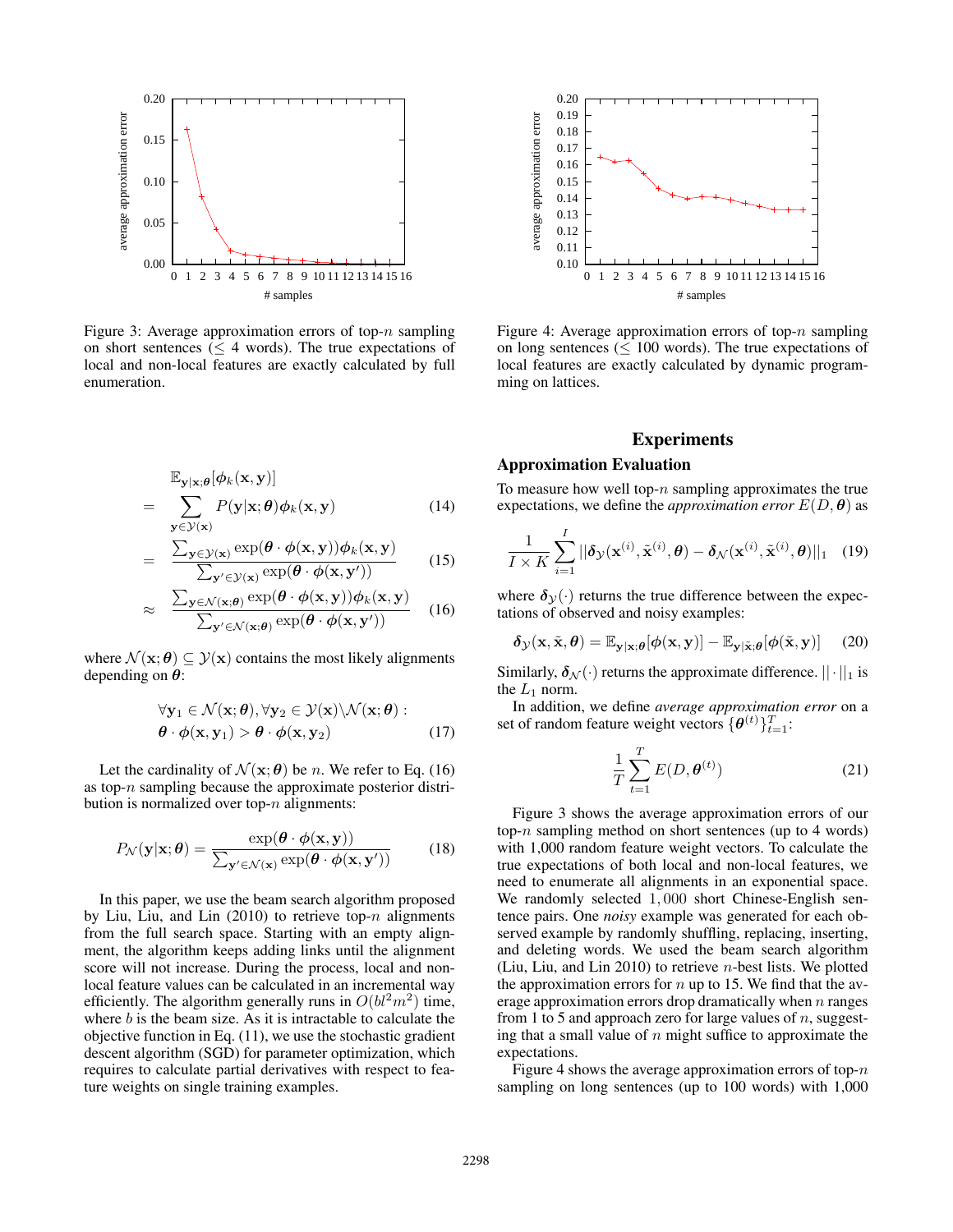| # samples | Gibbs  | Top- $n$ |  |
|-----------|--------|----------|--|
|           | 1.5411 | 0.1653   |  |
| 5         | 0.7410 | 0.1477   |  |
| 10        | 0.6550 | 0.1396   |  |
| 50        | 0.5498 | 0.1108   |  |
| 100       | 0.5396 | 0.1086   |  |
| 500       | 0.5180 | 0.0932   |  |

Table 1: Comparison with Gibbs sampling in terms of average approximation error.

| noise generation $\parallel$ |       | French-English Chinese-English |
|------------------------------|-------|--------------------------------|
| <b>SHUFFLE</b>               | 8.93  | 21.05                          |
| <b>DELETE</b>                | 9.03  | 21.49                          |
| <b>INSERT</b>                | 12.87 | 24.87                          |
| <b>REPLACE</b>               | 13.13 | 25.59                          |

Table 2: Effect of noise generation in terms of alignment error rate (AER) on the validation sets.

random feature weight vectors. To calculate the true expectations, we follow Dyer et al. (Dyer et al. 2011) to use a dynamic programming algorithm on lattices that compactly represent exponentially many asymmetric alignments. The average errors decrease much less dramatically than in Figure 3 but still maintain at a very low level (below 0.17). This finding implies that the probability mass of log-linear models is still highly concentrated for long sentences.

Table 1 compares our approach with Gibbs sampling. We treat each link l as a binary variable and the alignment probability is a joint distribution over  $m \times n$  variables, which can be sampled successively from the conditional distribution  $P(l|\mathbf{y}\rangle\{l\})$ . Starting with random alignments, the Gibbs sampler achieves an average approximation error of  $0.5180$ with 500 samples and takes a very long time to converge. In contrast, our approach achieves much lower errors than Gibbs even only using one sample. Therefore, using more likely alignments in sampling improves not only the accuracy but also efficiency.

### Alignment Evaluation

We evaluated our approach on French-English and Chinese-English alignment tasks. For French-English, we used the dataset from the HLT/NAACL 2003 alignment shared task (Mihalcea and Pedersen 2003). The training set consists of 1.1M sentence pairs with 23.61M French words and 20.01M English words, the validation set consists of 37 sentence pairs, and the test set consists of 447 sentence pairs. Both the validation and test sets are annotated with gold-standard alignments. For Chinese-English, we used the dataset from Liu et al. (2005). The training set consists of 1.5M sentence pairs with 42.1M Chinese words and 48.3M English words, the validation set consists of 435 sentence pairs, and the test set consists of 500 sentence pairs. The evaluation metric is alignment error rate (AER) (Och and Ney 2003).

The baseline systems we compared in our experiments include

1. GIZA++ (Och and Ney 2003): unsupervised training of

| n   |      | French-English Chinese-English |
|-----|------|--------------------------------|
|     | 8.93 | 21.05                          |
| 5   | 8.83 | 21.06                          |
| 10  | 8.97 | 21.05                          |
| 50  | 8.88 | 21.07                          |
| 100 | 892  | 21.05                          |

Table 3: Effect of  $n$  in terms of AER on the validation sets.

| <b>features</b>     |       | French-English Chinese-English |  |
|---------------------|-------|--------------------------------|--|
| local               | 15.56 | 25.35                          |  |
| $local + non-local$ | 8.93  | 21.05                          |  |

Table 4: Effect of non-local features in terms of AER on the validation sets.

IBM models 1-5 (Brown et al. 1993) and HMM (Vogel, Ney, and Tillmann 1996) using EM,

- 2. Berkeley (Liang, Taskar, and Klein 2006): unsupervised training of joint HMMs using EM,
- 3. fast align (Dyer, Chahuneau, and Smith 2013): unsupervised training of log-linear models based on IBM model 2 using EM,
- 4. Vigne (Liu, Liu, and Lin 2010): supervised training of log-linear models using minimum error rate training (Och 2003).

As both GIZA++ and fast\_align produce asymmetric alignments, we use the *grow-diag-final-and* heuristic (Koehn et al. 2007) to generate symmetric alignments for evaluation. While the baseline systems used all the training sets, we randomly selected 500 sentences and generated noises by randomly shuffling, replacing, deleting, and inserting words.  $<sup>1</sup>$ </sup>

We first used the validation sets to find the optimal setting of our approach: noisy generation, the value of  $n$ , feature group, and training corpus size.

Table 2 shows the results of different noise generation strategies: randomly shuffling, inserting, replacing, and deleting words. We find shuffling source and target words randomly consistently yields the best results. One possible reason is that the translation probability product feature (Liu, Liu, and Lin 2010) derived from GIZA++ suffices to evaluate lexical choices accurately. It is more important to guide the aligner to model the structural divergence by changing word orders randomly.

Table 3 gives the results of different values of sample size  $n$  on the validation sets. We find that increasing  $n$  does not lead to significant improvements. This might result from the high concentration property of log-linear models. Therefore, we simply set  $n = 1$  in the following experiments.

 $<sup>1</sup>$ As the translation probability product feature derived from</sup> GIZA++ is a very strong dense feature, using small training corpora (e.g., 50 sentence pairs) proves to yield very good results consistently (Liu, Liu, and Lin 2010). However, if we model translation equivalence using millions of sparse features (Dyer et al. 2011), the unsupervised learning algorithm must make full use of all parallel corpora available like GIZA++. We leave this for future work.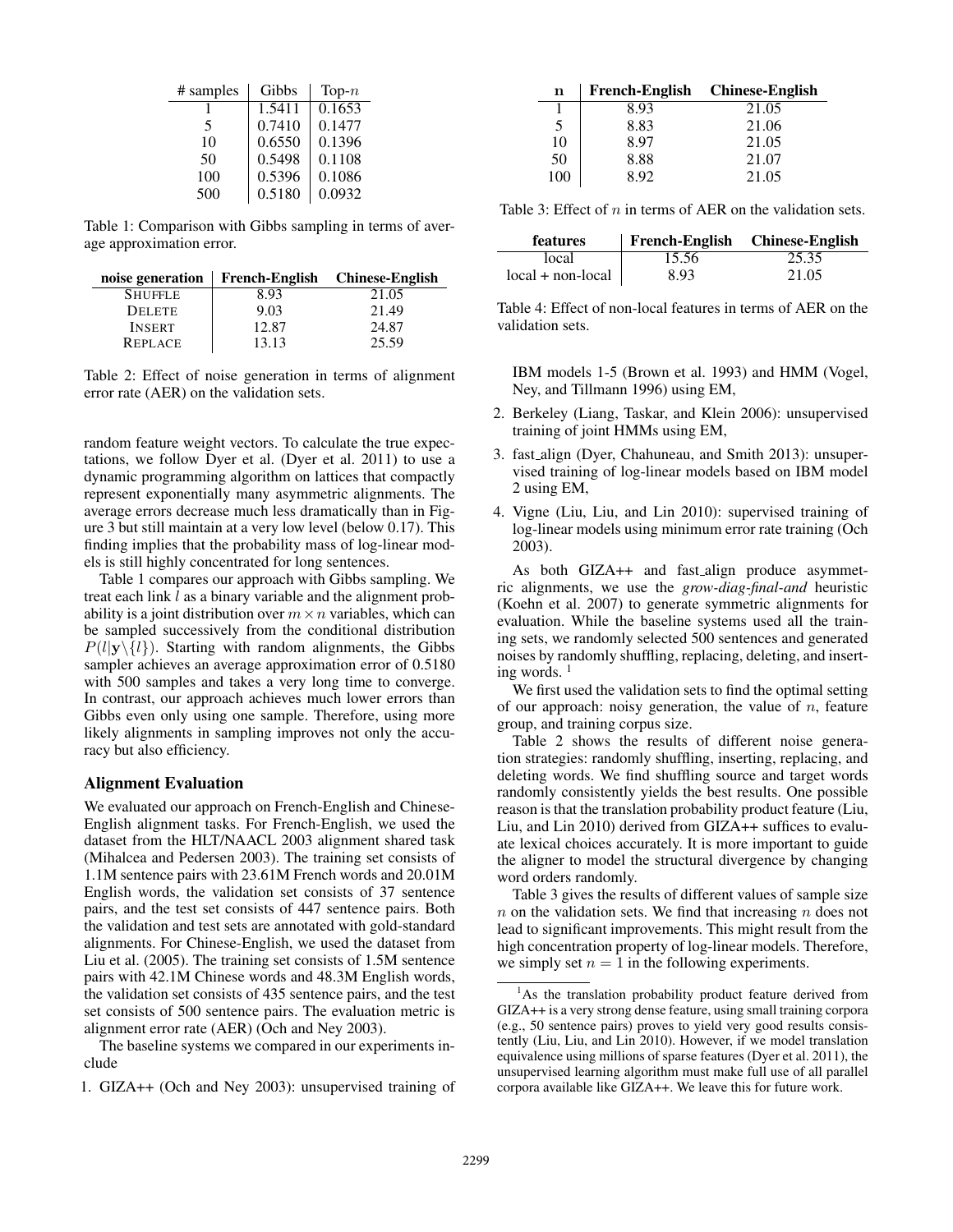| system           | model            | supervision  | algorithm   | <b>French-English</b> | <b>Chinese-English</b> |
|------------------|------------------|--------------|-------------|-----------------------|------------------------|
| $GIZA++$         | IBM model 4      | unsupervised | EM          | 6.36                  | 21.92                  |
| Berkeley         | joint HMM        | unsupervised | EM          | 5.34                  | 21.67                  |
| fast_align       | log-linear model | unsupervised | EM          | 15.20                 | 28.44                  |
| Vigne            | linear model     | supervised   | <b>MERT</b> | 4.28                  | 19.37                  |
| <i>this work</i> | log-linear model | unsupervised | SGD         | 5.01                  | 20.24                  |

Table 5: Comparison with state-of-the-art aligners in terms of AER on the test sets.

Table 4 shows the effect of adding non-local features. As most structural divergence between natural languages are non-local, including non-local features leads to significant improvements for both French-English and Chinese-English. As a result, we used all 16 features in the following experiments.

Table 5 gives our final result on the test sets. Our approach outperforms all unsupervised aligners significantly statistically  $(p < 0.01)$  except for the Berkeley aligner on the French-English data. The margins on Chinese-English are generally much larger than French-English because Chinese and English are distantly related and exhibit more non-local structural divergence. Vigne used the same features as our system but was trained in a supervised way. Its results can be treated as the upper bounds that our method can potentially approach.

We also compared our approach with baseline systems on French-English and Chinese-English translation tasks but only obtained modest improvements. As alignment and translation are only loosely related (i.e., lower AERs do not necessarily lead to higher BLEU scores), imposing appropriate structural constraints (e.g., the *grow*, *diag*, *final* operators in symmetrizing alignments) seems to be more important for improving translation translation quality than developing unsupervised training algorithms (Koehn et al. 2007).

## Related Work

Our work is inspired by three lines of research: unsupervised learning of log-linear models, contrastive learning, and sampling for structured prediction.

### Unsupervised Learning of Log-Linear Models

Unsupervised learning of log-linear models has been widely used in natural language processing, including word segmentation (Berg-Kirkpatrick et al. 2010), morphological segmentation (Poon, Cherry, and Toutanova 2009), POS tagging (Smith and Eisner 2005), grammar induction (Smith and Eisner 2005), and word alignment (Dyer et al. 2011; Dyer, Chahuneau, and Smith 2013). The contrastive estimation (CE) approach proposed by Smith and Eisner (2005) is in spirit most close to our work. CE redefines the partition function as the set of each observed example and its noisy "neighbors". However, it is still intractable to compute the expectations of non-local features. In contrast, our approach cancels out the partition function and introduces top- $n$  sampling to approximate the expectations of non-local features.

### Contrastive Learning

Contrastive learning has received increasing attention in a variety of fields. Hinton (2002) proposes contrastive divergence (CD) that compares the data distribution with reconstructions of the data vector generated by a limited number of full Gibbs sampling steps. It is possible to apply CD to unsupervised learning of latent-variable log-linear models and use top- $n$  sampling to approximate the expectation on posterior distributions within each full Gibbs sampling step. The noise-contrastive estimation (NCE) method (Gutmann and Hyvärinen 2012) casts density estimation, which is a typical unsupervised learning problem, as supervised classification by introducing noisy data. However, a key limitation of NCE is that it cannot be used for models with latent variables that cannot be integrated out analytically. There are also many other efforts in developing contrastive objectives to avoid computing partition functions (LeCun and Huang 2005; Liang and Jordan 2008; Vickrey, Lin, and Koller 2010). Their focus is on choosing assignments to be compared with the observed data and developing sub-objectives that allow for dynamic programming for tractable sub-structures. In this work, we simply remove the partition functions by comparing pairs of observed and noisy examples. Using noisy examples to guide unsupervised learning has also been pursued in deep learning (Collobert and Weston 2008; Tamura, Watanabe, and Sumita 2014).

#### Sampling for Structured Prediction

Widely used in NLP for inference (Teh 2006; Johnson, Griffiths, and Goldwater 2007) and calculating expectations (DeNero, Bouchard-Cote, and Klein 2008), Gibbs sampling has not been used for unsupervised training of log-linear models for word alignment. Tamura, Watanabe, and Sumita (2014) propose a similar idea to use beam search to calculate expectations. However, they do not offer in-depth analyses and the accuracy of their unsupervised approach is far worse than the supervised counterpart in terms of F1 score (0.55 vs. 0.89).

### Conclusion

We have presented a contrastive approach to unsupervised learning of log-linear models for word alignment. By introducing noisy examples, our approach cancels out partition functions that makes training computationally expensive. Our major contribution is to introduce top- $n$  sampling to calculate expectations of non-local features since the probability mass of log-linear models for word alignment is usually concentrated on top- $n$  alignments. Our unsuper